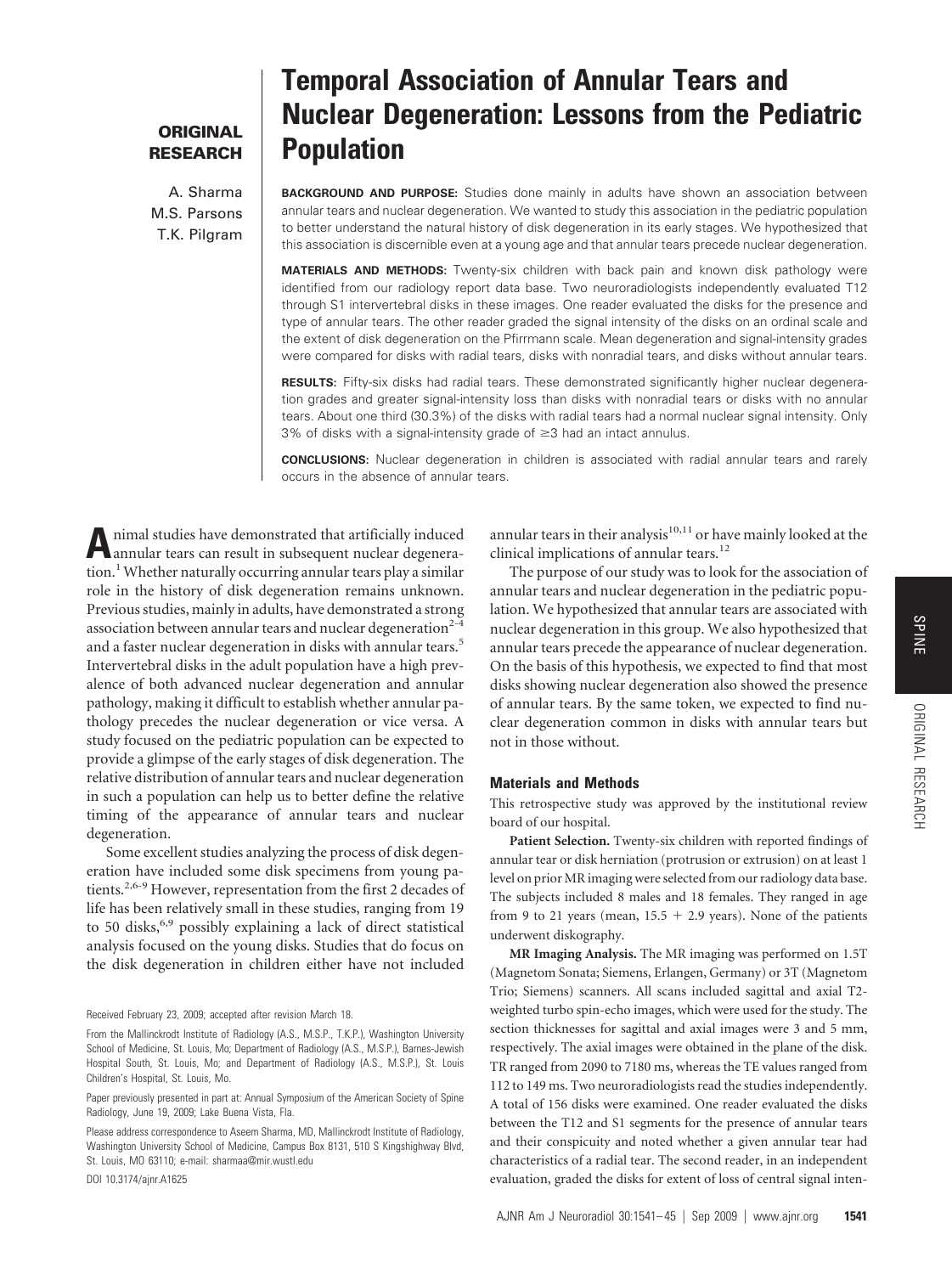

**Fig 1.** Examples of nuclear degeneration and annular tears. *A*, Sagittal T2-weighted image of the lumbar spine in a 16-year-old girl with a grade 1 annular tear at L5–S1 level (*arrow*). The tear is considered radial based on less conspicuous intermediate signal intensity extending across almost the entire thickness of the annulus (*arrowhead*). Nuclear degeneration is noted at this level with loss of signal intensity and minimal height loss. This disk was graded 4 on both signal-intensity and degeneration scales. Note the absence of annular tears and preserved signal intensity of the nucleus at L3-4 and L4-5 levels. *B*, Sagittal T2-weighted image of the lumbar spine from a 17-year-old boy with a grade 3 radial tear at L4-5 (*arrow*), a grade 2 radial tear at L5-S1 (arrow), and a grade 3 nonradial tear (arrowhead) at the L3-4 level. Disks at all these levels were assigned a signal-intensity grade of 1 (L3-4 and L4-5) or 2 (L5-S1) and a degeneration grade of 2. *C*, Parasagittal T2-weighted image demonstrates radial (*arrows*) and nonradial (*arrowhead*) tears in the foraminal zones of the disks in an 18-year-old girl.

sity on T2-weighted images and also assigned a degeneration grade to the disk on the basis of a scale recommended by Pfirrmann et al.<sup>13</sup> Definitions of the various parameters obtained are given below.

Six of the patients were chosen for assessing the intraobserver and interobserver variability of the imaging analysis. For this assessment, both readers performed a comprehensive evaluation of the annulus as well as the nucleus and then repeated these evaluations 10 days later.

**Signal-Intensity Grade.** A previously described ordinal scale was used to assess the extent of signal-intensity loss on T2-weighted images involving the central aspect of the disk, from grade 1 through 6.<sup>5</sup> Disks were graded after assessing their entire extent on sagittal T2 weighted turbo spin-echo images. Grade 1 was assigned to the disks demonstrating normal bright signal intensity in the central portion, whereas grade 6 implied complete absence of bright signal intensity in the central portion of the disk. Grades 2–5 represented loss of signal intensity affecting <25%, 26%–50%, 51%–75%, and 76%–99%, respectively, of the central aspect of the disks.

**Degeneration Grade.** The extent of disk degeneration was also graded on a scale recommended by Pfirrmann et al.<sup>13</sup> In addition to signal-intensity loss, this scale takes into account multiple other morphologic changes observed in the degenerated disks, such as blurring of the interface between the annulus and the nucleus pulposus and loss of height.

**Annular Tear and Annular Tear Conspicuity.** The presence of any hyperintense signal intensity within the peripheral annulus was considered to represent an annular tear (Fig 1). The conspicuity of the annular tears was graded on a scale ranging from 1 (signal intensity matching that of CSF) through 4 (presence of probable subtle intermediate signal intensity in the peripheral annulus) (Fig 1*AC*). Grade 2 tears represented an obvious hyperintensity, though less intense than CSF. Grade 3 was assigned to tears showing definite but less conspicuous intermediate signal intensity in the peripheral annulus.

For tears varying in conspicuity along their extent, the grading was based on the most conspicuous region (Fig 1*A*). The entire circumference of the disk was evaluated to assess annular integrity.

**Radial Tear.** An annular tear was characterized as radial if abnormal signal intensity was seen extending from the innermost aspect of the annulus through almost the entire thickness of the annulus, at least into its outer third (Fig  $1A-C$ ).

**Statistical Analysis.** The intraobserver and interobserver variability was measured by calculating the  $\kappa$  statistic. Mean signal-intensity grade and mean degeneration grades were compared for disks with and without annular tears, and the differences were tested for statistical significance with the Wilcoxon rank sum test. These analyses were performed for all disks collectively and for subgroups corresponding to upper (T12 through L3) and lower (L3 through S1) spinal segments. Mean signal intensity and degeneration grades were also calculated and compared for disks with radial tears, disks with nonradial tears, and disks with no annular tears. These differences were tested for statistical significance with the Kruskal-Wallis test. All statistical analysis was performed by using JMP 6.0 (SAS Institute, Cary, NC). A *P* value < .05 was considered significant.

## **Results**

## *Analysis*

There was substantial-to-almost-perfect intraobserver agreement for signal-intensity and degeneration grading, with  $\kappa$ ranging from 0.77 to  $0.87$ .<sup>14</sup> Intraobserver agreement was almost perfect for 1 reader for annular tear identification and its characterization as radial  $(\kappa, 0.93-1)$ . Intraobserver agreement was fair to moderate for the other reader  $(\kappa, 0.38 - 0.57)$ . Interobserver agreement was fair to moderate for annular tear identification, radial tear identification, signal-intensity grad-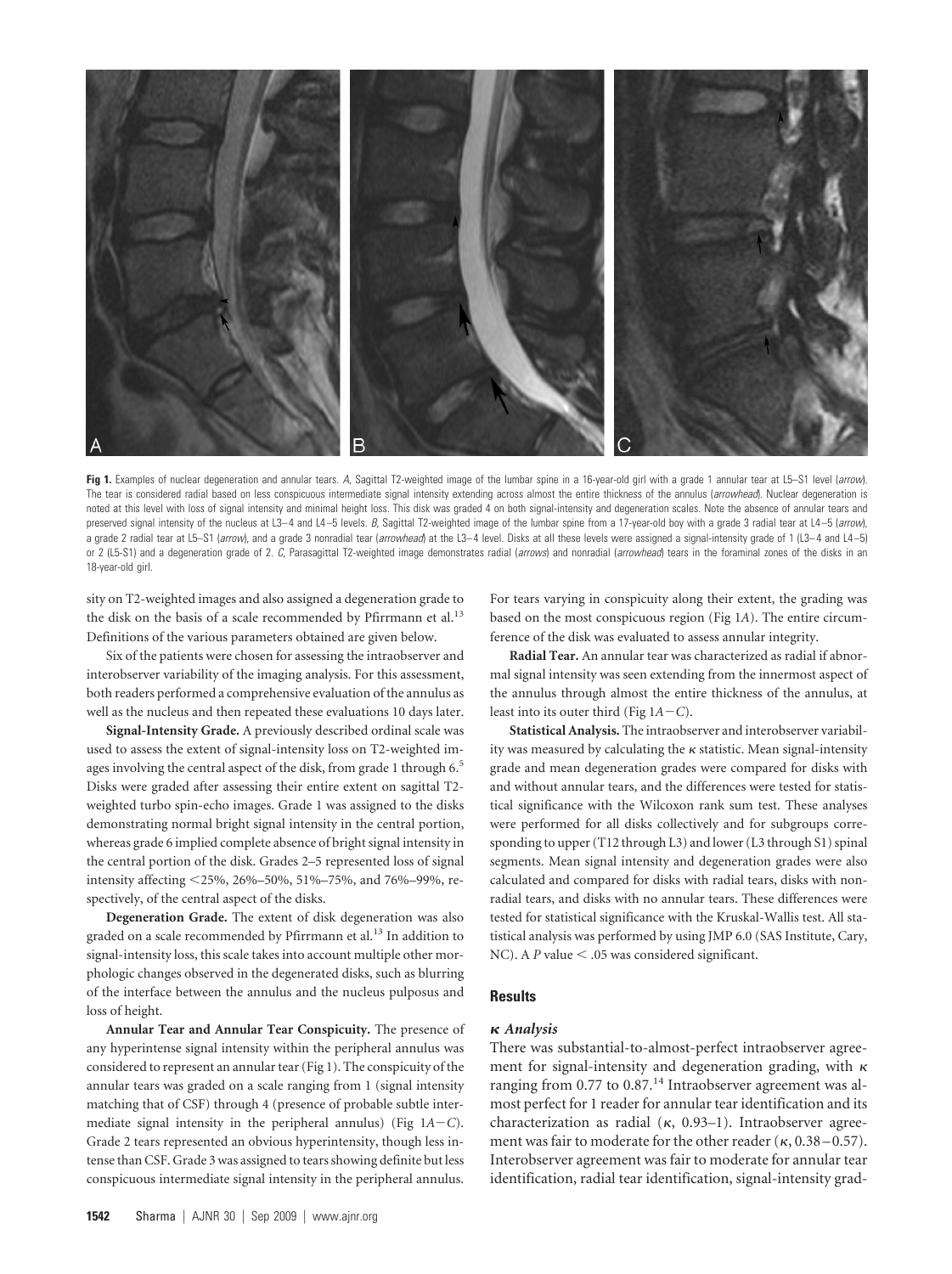#### **Table 1: Distribution of signal-intensity grades and annular tears**

|                                          | Signal-Intensity Grade |             |             |             |             |             |  |
|------------------------------------------|------------------------|-------------|-------------|-------------|-------------|-------------|--|
|                                          |                        |             |             |             |             |             |  |
| Disks with no annular tears ( $n = 62$ ) | 44 (70.96%)            | 16 (25.81%) | $2(3.22\%)$ | $0(0.00\%)$ | $0(0.00\%)$ | $0(0.00\%)$ |  |
| Disks with nonradial tears ( $n = 38$ )  | 22 (57.89%)            | 10 (26.31%) | 6(15.79%)   | $0(0.00\%)$ | $0(0.00\%)$ | $0(0.0\%)$  |  |
| Disks with radial tears ( $n = 56$ )     | 3(5.35%)               | 14 (25.00%  | 11 (19.64%) | 11 (19.64%) | 15 (26.78%) | 2(3.57%)    |  |
| Total $(N = 156)$                        | 69                     | 40          | 19          |             | 15          |             |  |

#### **Table 2: Distribution of degeneration grades and annular tears**

|                                          | <b>Degeneration Grade</b> |             |              |             |             |  |  |
|------------------------------------------|---------------------------|-------------|--------------|-------------|-------------|--|--|
|                                          |                           |             |              |             |             |  |  |
| Disks with no annular tears ( $n = 62$ ) | 27 (0.00%)                | 32 (79.45%) | $3(20.54\%)$ | $0(0.00\%)$ | $0(0.00\%)$ |  |  |
| Disks with nonradial tears ( $n = 38$ )  | 12 (31.58%)               | 22 (57.89%) | 4 (10.53%)   | $0(0.00\%)$ | $0(0.00\%)$ |  |  |
| Disks with radial tears ( $n = 56$ )     | $0(0.00\%)$               | 14 (25.00%) | 18 (32.14%)  | 21 (37.50%) | 3(5.36%)    |  |  |
| Total $(N = 156)$                        | 39                        | 68          | 25           |             |             |  |  |



Fig 2. Boxplots of signal-intensity grades (A) and degeneration grades (B) of disks without annular tears, disks with nonradial tears, and disks with radial tears showing significantly higher signal-intensity and degeneration grades for disks with radial tears compared with the other 2 groups.

ing, and degeneration grading ( $\kappa$ : 0.27, 0.52, 0.46, and 0.39, respectively).

of degeneration grades among disks without and with annular tears (Table 2).

## *MR Imaging Assessment*

Ninety-four disks (60.2%) had annular tears (Tables 1 and 2). Of these, 56 (59.5%) were characterized as radial. The segmental distribution of the tears revealed an increase along more caudal segments of the spine for all tears in general and radial tears in particular. Most tears (45 disks, 47.8%) were graded 3 on the conspicuity scale. Almost all of the remaining tears were classified as grade 2 (35 disks, 35. 2%) or grade 1 (12 disks, 12.8%).

Of 62 disks without annular tears, 60 (96.7%) demonstrated relatively preserved signal intensity, with signal-intensity grades of 1 and 2 (Table 1). There were only 2 disks (3.2%) without annular tears that showed a signal-intensity grade of  $\geq$ 3. In contrast, 45 disks (46.7%) with annular tears demonstrated a signal-intensity grade of  $\geq$ 3. This contrast was even more apparent when radial tears were considered in isolation. In this subgroup, 39 disks (69.6%) demonstrated a signal-intensity grade of  $\geq$  3 (Fig 1*A*). Seventeen disks with radial tears (30.3%) demonstrated preserved signal intensity with a grade of 1 or 2 (Fig 1*B*). Similar trends were seen for the distribution

Disks without annular tears demonstrated a mean signalintensity grade of 1.32  $\pm$  0.53 and a degeneration grade of  $1.61 \pm 0.58$ . Mean signal-intensity and degeneration grades for disks with annular tears were 2.71  $\pm$  1.46 and 2.64  $\pm$  1.06, respectively. The differences were statistically significant ( $P$   $<$ .0001, Fig 2). Disks with radial tears showed significantly higher signal-intensity and degeneration grades (3.4  $\pm$  1.36 and 3.2  $\pm$  0.89, respectively) when compared with disks without annular tears or disks with nonradial tears ( $P < .0001$ , Fig 2). No significant differences were noted for signal-intensity and degeneration grades for disks with nonradial tears and disks without annular tears ( $P = .1$  and .16, respectively) (Fig 2).

### **Discussion**

Our results demonstrate that a strong association of annular tears and nuclear degeneration is observed even in a pediatric patient population, an age group likely to reflect relatively early stages of the natural history of degenerative disk disease. Annular tears and nuclear degeneration were associated, even when the upper and lower segments of spine were evaluated separately, to minimize the possible confounding effects of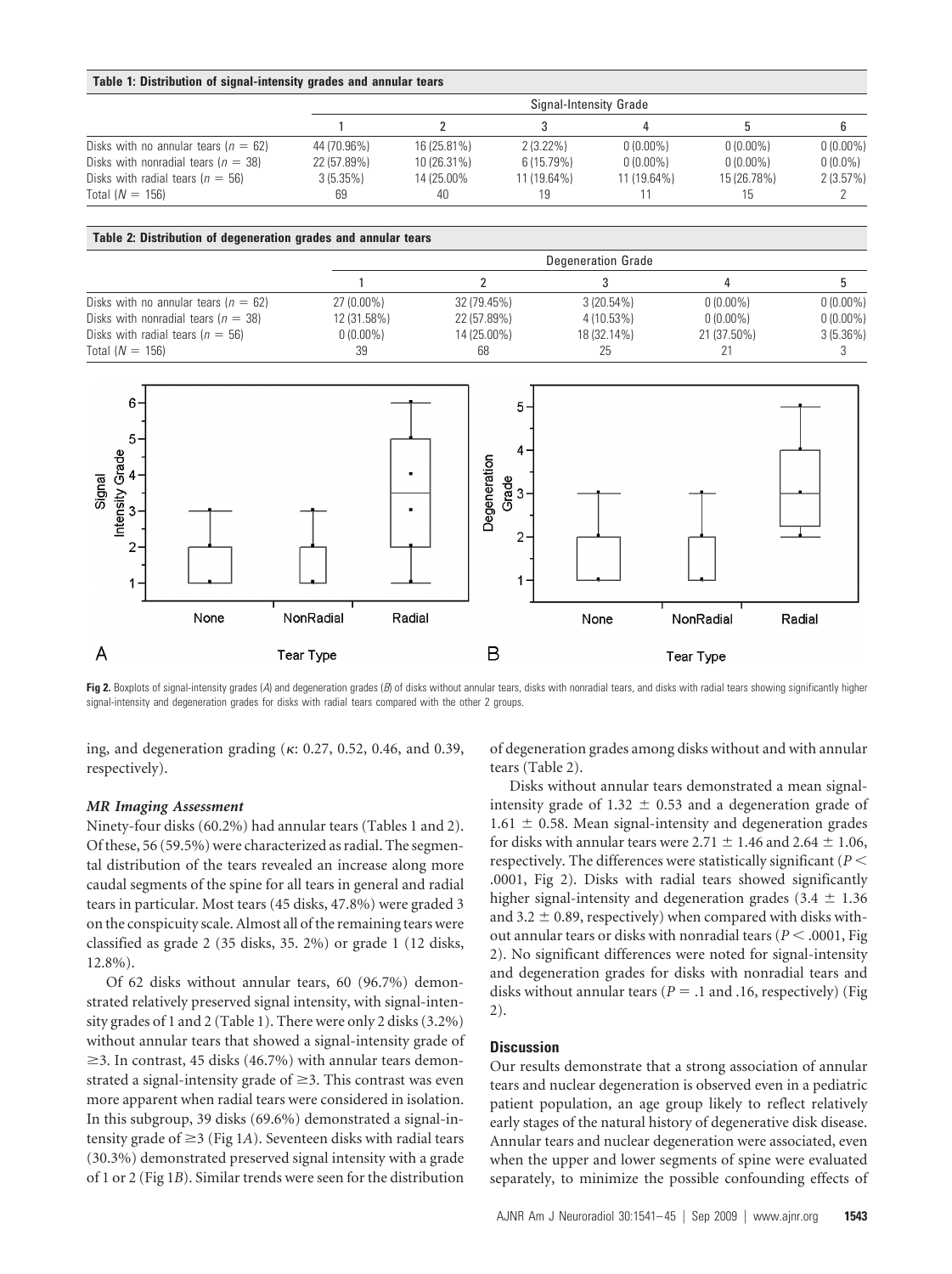axial loading. Although this association has been suspected on the basis of prior studies, $3-5,9,15$  it has not been clearly established in the pediatric population. On the basis of our prior experience with the adult spine, these results are not surprising. However, the present results suggest that significant changes in both the nucleus and the annulus appear soon after the process of disk degeneration is initiated (Fig 1*A*). The disks with annular tears demonstrated a mean degeneration grade of 3.2 on the Pfirrmann scale in our study. The presence of such advanced nuclear degeneration at a young age indicates that degenerative disk disease is a pathologic state distinct from aging. The similarity in the mean degeneration grade of these pediatric disks to the previously reported value of 3.1 in the adult population also suggests that the temporal course of nuclear degeneration in the pediatric and adult populations is probably similar, having more to do with the time of onset of the degenerative process rather than with the age of the patient.<sup>5</sup>

Our results highlight the importance of radial tears in the process of disk degeneration, as has been stressed by previous authors.<sup>2,9,15</sup> In our study, the appearance of nuclear degeneration was restricted mainly to the disks with radial tears. As noted above, no significant differences were found in signalintensity and degeneration grades for disks with nonradial tears and disks without annular tears. The role of nonradial tears in the process of disk degeneration remains unclear. Previous authors have discussed the mucinous degeneration or annular disorganization occurring in the annulus before the appearance of concentric annular tears.<sup>9,16</sup> It is also possible that nonradial tears may weaken areas along the annulus, making it more prone to further injury and probable conversion to radial tears at a later date. More longitudinal studies will be needed to explore this further.

In our series, it was rare to see disks with a signal-intensity grade of  $>$ 2 in the absence of concomitant annular tears. Annular tears were noted in 45/47 of such disks. However, patchy areas of signal-intensity loss in the nucleus, restricted to  $<$  25% of its volume, could be seen in the absence of any annular tears. These results are similar to those of previous studies highlighting the differences in the histopathology of intervertebral disks of small children compared with those of adults. Yu et  $al<sup>2,15</sup>$ and Ho et al<sup>7</sup> have described an increasing fibrous content of the nucleus from "immature" disks in the first 2 years of life to the "adult" disks after maturation, with the appearance of a well-defined firm fibrous band along the equator of the disk. Similar changes in the nucleus have been reported by Haefali et al,<sup>9</sup> who noted the presence of fibrous tissue peripherally in 38.4% of disks from individuals 11–30 years of age.

The presence of such patchy areas of fibrous tissue probably accounts for most of the grade 2 disks in our series. It is likely that many of the small areas of loss of T2 signal intensity reflect maturation of the disk during early development in response to upright posture soon after infancy and to increasing demands of axial loading during childhood and adolescence. This process of maturation, however, does not produce more significant loss of signal intensity. In a study of the signal intensity of normal intervertebral disks, Sether et al<sup>8</sup> showed that normal intervertebral disks demonstrate some, though mild, age-related decrease in signal intensity on T2-weighted images. Our results also indicate that though minimal nuclear

signal-intensity loss may be seen normally, more pronounced loss of signal intensity mostly denotes a pathologic process, almost always occurring in the presence of radial annular tears.

Although a pronounced loss of signal intensity of the nucleus pulposus was almost always accompanied by annular tears in our series, the converse was not true. This distribution of signal intensity and degeneration grades supports our second hypothesis that annular tears appear earlier than the nuclear degeneration. Both radial and nonradial tears were found in disks with preserved signal intensity of the nucleus pulposus (Fig 1*B*). Disks with signal intensity and degeneration grades of  $\leq$  2 accounted for 30.3% and 25% of all radial tears, respectively. Similar distribution of signal intensity and degeneration grades in disks with and without annular tears has been described in the adult population.<sup>5</sup> These results are, however, discordant with the observations of some prior investigators.<sup>9,12</sup> Haefeli et al<sup>9</sup> found that radial tears were relatively rare in first 2 decades of life, and nuclear clefts preceded radial and concentric tears.<sup>9</sup> There are a number of factors that may explain these differences. First of all, the disks in the 2 studies are from very different populations. Although all our patients had back pain or radiculopathy necessitating an MR imaging, disks in the study by Haefeli et al were from routine postmortem examinations of patients with no history of back pain. This certainly would explain a much higher prevalence of annular tears in our study. It is also possible that they missed some of the radial tears because they evaluated only midsagittal specimens for the age group in question.

Because we were evaluating the entire extent of the circumference of the disk, we were in a better position to notice radial tears in planes other than midline (Fig 1*C*). Despite this apparent discordance, a significant association between nuclear clefts and radiating annular tears was found in the study of Haefeli et al as well.<sup>9</sup> They also found 10 disks from subjects who died after the first 2 decades in which the radial tears were seen in the absence of nuclear clefts. We found a higher prevalence of annular tears than nuclear degeneration in our study, which contrasts with the observations of Kjaer et al.<sup>12</sup> The prevalence of signal-intensity loss reported by them was higher relative to that of annular tears. They reported almost 21.2% disks with abnormal signal intensity (defined as intermediate or hypointense signal intensity) but only 7.3% disks with annular tears (including 5.0% of disks with "high-intensity zones"). Although the exact definition used by Kjaer et al is not entirely clear from their article, we think that this apparent discordance may partly be due to the fact that all our scans were obtained on a 1.5T or 3T scanner in contrast to the 0.2T scanner used in their study. Another contributing factor might be the fact that our definition of annular tears included all degrees of signal-intensity alteration within the annulus. As noted before, almost half of the annular tears in our study were graded 3 on the conspicuity scale, representing intermediate signal intensity within the annulus. Given that almost 70% of annular tears in the series of Kjaer et al were categorized as "high intensity zones," it is likely that they focused mainly on the annular tears that were more readily evident, probably similar to those graded 1 or 2 on our conspicuity scale.

A definite determination of the exact timing of annular tears and their temporal association with nuclear degeneration